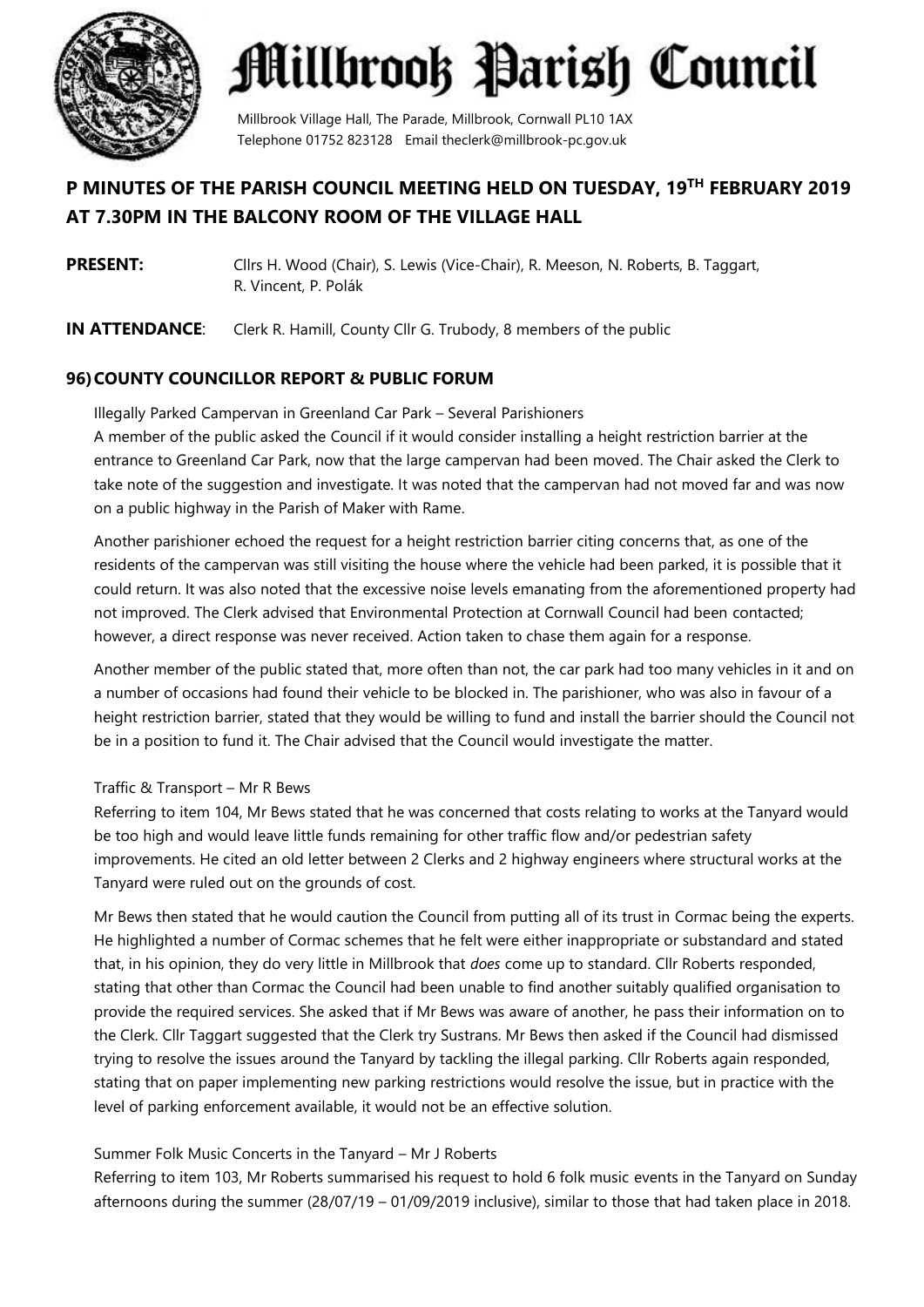

Millbrook Village Hall, The Parade, Millbrook, Cornwall PL10 1AX Telephone 01752 823128 Email theclerk@millbrook-pc.gov.uk

He stated that the concerts would again hope to raise money for local causes. The Chair confirmed with Mr Roberts that there would again be no drums at the events, though tambourines could not be ruled out.

#### Partial Draining of the Lake – Several Parishioners

A member of the public asked the Council if it was planning to interfere with the scheduled flushing of the lake. The Clerk responded, stating that this matter had not been formally put before the Council – it had been raised by a member of the public at a previous meeting following observations of what appeared to be increased birdlife whilst works on the tidal barrier were being carried out. He went on to say that having spoken to the Environment Agency, whose decision this would be, their advice was that whilst it may be to the benefit of birdlife, it could also be to the detriment of aquatic life. The parishioner stated that his main concern is the return of a plague of midges, which is currently prevented by the routine flushing of the lake. Cllr Taggart responded, stating that should the Council adopt this, the partial draining would only be temporary during times of peak bird migration. Following much debate, the Chair summarised by stating that nothing had been formally brought to the Council and it would continue to take advice before progressing the matter any further, if at all.

Another parishioner echoed the concerns raised, stating that since the regular flushing of the lake residents around it have been able to live in peace & harmony, but without it, it is unbearable.

A representative of the Model Boat Club also raised concerns regarding this matter, stating that even a partial draining of the lake would prevent them from being able to operate.

### County Councillor Report

County Cllr G. Trubody reported that the Northern Belle project had hit its crowdfunding target and that he had personally supported the cause through his community chest to the sum of £1,000. He stated that the vessel was iconic not only in Cremyll & Maker with Rame, but for the whole of the Rame Peninsula.

Cllr Trubody then gave an update on the Rame Peninsula joint Traffic Regulation Order (TRO), stating that it was progressing very well following several meetings with engineers from Cornwall Council Highways Department. He added that the draft proposal was due to go to consultation and if all goes well, works could be programmed in before the start of the summer season. For Millbrook, the only works in the TRO are additional double-yellow lines on The Quay.

Finally, Cllr Trubody touched upon the optional boundary reviews being offered by Cornwall Council, adding that the county review had been completed. He stated that Cornwall Council will be seeking feedback on the matter.

### **97)APOLOGIES FOR ABSENCE**

Apologies received from Cllr Wilton. The Council unanimously accepted the Councillor's reason for absence. It was reported to the Clerk after the meeting, that the Deputy Clerk had received an email just before the start of the meeting, with apologies from Cllr Edwards. No apologies received from Cllrs Woffenden.

### **98)DECLARATION OF INTERESTS, GIFTS & DISPENSATIONS IF REQUIRED**

None declared.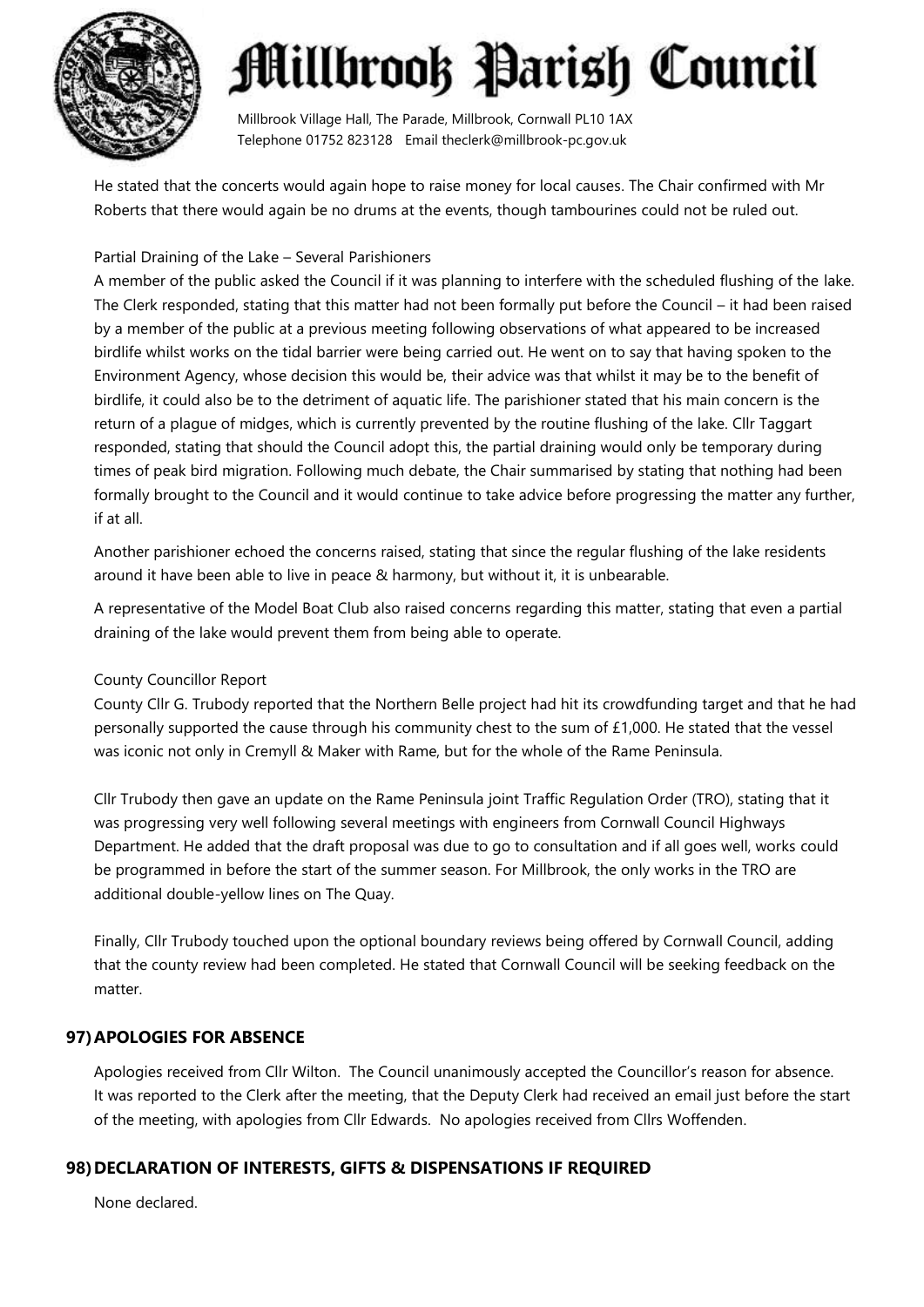

Millbrook Village Hall, The Parade, Millbrook, Cornwall PL10 1AX Telephone 01752 823128 Email theclerk@millbrook-pc.gov.uk

### **99)APPROVAL OF MINUTES OF PREVIOUS MEETINGS**

**A)** MEETING OF THE FULL COUNCIL 15/01/19 It was proposed by Cllr Roberts and seconded by Cllr Lewis that the minutes are a true and accurate record. Motion carried unanimously by all members present at the meeting.

### **100) MATTERS ARISING FROM THE MINUTES & REVIEW OF ACTIONS**

- **A)** DEVOLVEMENT OF WEST STREET PLAY PARK AREA No update.
- **B)** FENCING FOR SHRUBS BY THE LAKE No update.
- **C)** PARTIAL DRAINING OF THE LAKE DURING PEAK BIRD MIGRATION

The response from the Environment Agency is that whilst a temporary lower water level may be to the benefit of waterfowl and other birds, it could be to the detriment of any aquatic wildlife. Multiple residents who live around the lake have visited the council office, since the minute of this matter being raised in the public forum was published, to express their grave concerns and strong opposition to this proposal. Their concerns relate to the partial draining resulting in the reintroduction of a "plague of midges" – this is how one resident recalled what it was like before the decision was made to routinely flush the lake in the 1980's.

A resident also wished to point out that, in his opinion, whilst it may have appeared that there was an increase in waterfowl whilst the lake was partially drained, these additional birds had simply relocated from areas of mud on the other side of the tidal barrier towards Hancock Creek.

The Model Boat Club also raised concerns and would object to this proposal.

**D)** LEAK IN THE PUBLIC DISABLED TOILET

Plumber assessed the Wallgate machine and determined that the leak has damaged a Printed Circuit Board. He has requested further information from Wallgate.

- **E)** PLAY PARK INSPECTIONS Clerk & Deputy Clerk to attend course in March 2019.
- **F)** NEW BIN FOR THE TRACTOR PARK New 'Froggo' bin installed 19/02/2019.
- **G)** AIR CONDITIONING UNIT FOR THE COUNCIL OFFICE Cllr Vincent asked for a quote for opening windows and an awning to be sought as an alternative to an air conditioning unit.
- **H)** REPAIR OF THE NOTICEBOARD AT INSWORKE Awaiting quote from local contractor.
- **I)** SIGN FOR THE TANYARD No update.
- **J)** BARBEQUE SLAB OPPOSITE LIME KILN No update.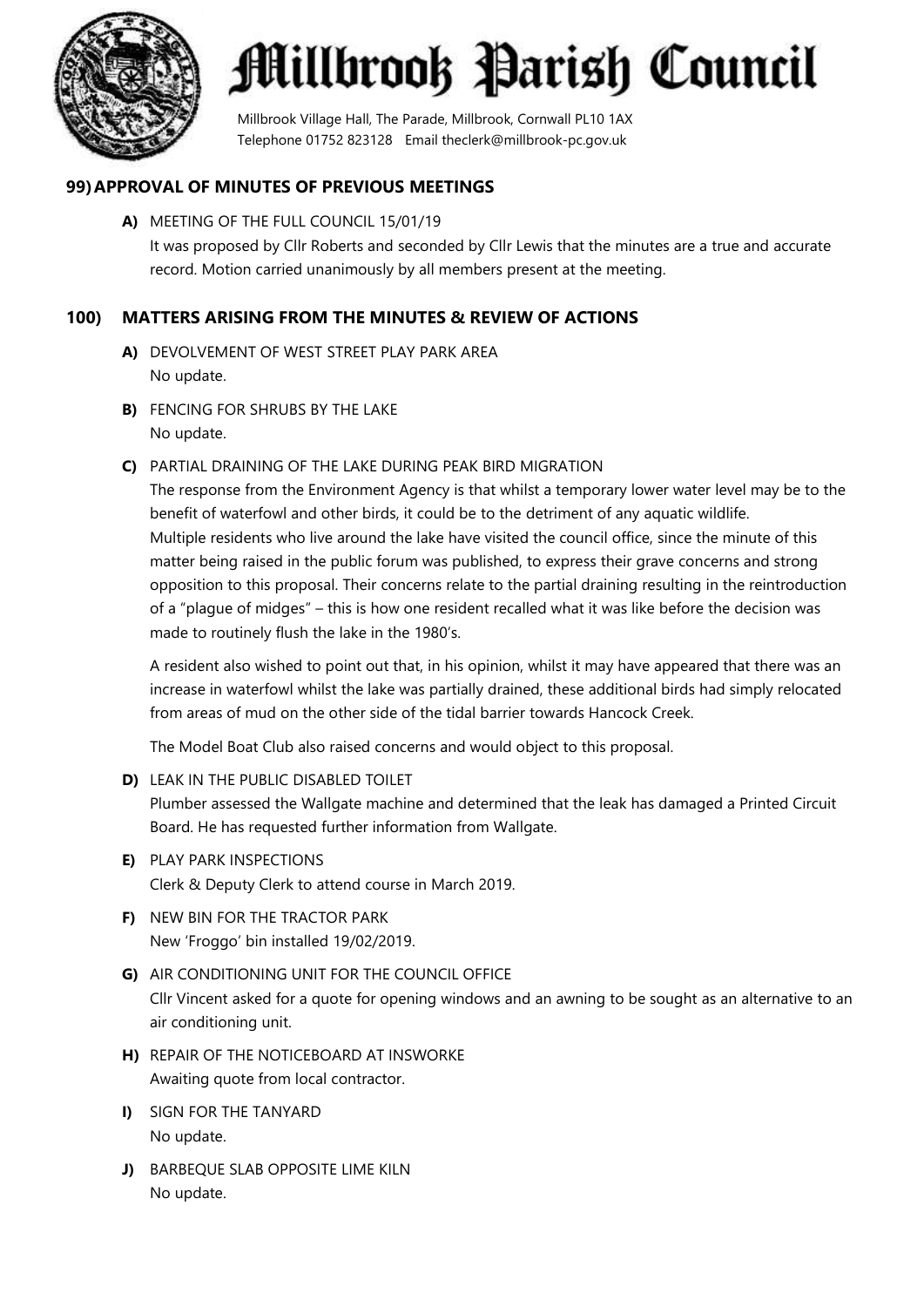

Millbrook Village Hall, The Parade, Millbrook, Cornwall PL10 1AX Telephone 01752 823128 Email theclerk@millbrook-pc.gov.uk

- **K)** REPLACEMENT OF TENNIS COURT KICKBOARDS Awaiting quote from local contractor.
- **L)** DISABLED BAY FOR VILLAGE HALL CAR PARK Chased contractor 12/02/19.
- **M)** REPAINTING OF RED WALKWAY IN VILLAGE HALL CAR PARK Awaiting quote from local contractor.
- **N)** REMOVAL OF BOLLARDS IN WEST STREET CAR PARK Awaiting quote from local contractor.
- **O)** NEW FOOTPATH IN THE GRAVEYARD Awaiting quote from local contractor.
- **P)** PROVISION OF ELECTRIC VEHICLE (EV) CHARGER Investigating grant funding.

### **101) FINANCE**

- **A)** APPROVAL & PAYMENT OF BILLS AS PRESENTED AT THE MEETING (APPENDIX A) All bills had been previously approved or fall under the Clerk's delegated spend.
- **B)** MONTHLY BUDGET (APPENDIX B) The Council took note of its financial position.

## **102) DOES THE COUNCIL APPROVE OF THE BLACK PRINCE COMMITTEE'S REQUEST TO LEVEL AN AREA OF THE TANYARD TO FACILITATE THE MAYPOLE DANCING?**

It was proposed by Cllr Wood and seconded by Cllr Lewis that the Council approve a temporary level surface only. Motion carried unanimously.

## **103) DOES THE COUNCIL APPROVE OF THE REQUEST FROM MR ROBERTS TO HAVE EXCLUSIVE USE OF THE TANYARD ON SELECTED DATES DURING SUMMER 2019?**

Cllr Meeson suggested that the Council again publicises the events well in advance. It was proposed by Cllr Taggart and seconded by Cllr Lewis that, subject to Cllr Meeson's suggestion, the Council approve the request. Motion carried unanimously.

## **104) DOES THE COUNCIL APPROVE OF THE TRAFFIC & TRANSPORT WORKING GROUP'S RECOMMENDATION REGARDING THE COMMISSIONING OF DESIGN SOLUTIONS FOR THE TANYARD CORNER FROM CORMAC AT A COST OF £3500.00?**

Cllr Taggart suggested that Cormac be informed of the Council's budget before they design the solutions and Sustrans be contacted. It was proposed by Cllr Roberts and seconded by Cllr Wood that the Council approve the TTWG's recommendation, subject to Cllr Taggart's requests. Motion carried unanimously.

## **105) DOES THE COUNCIL WISH TO COMMISSION A PROFESSIONAL ASSET VALUATION AT A COST OF £1275.00?**

It was proposed by Cllr Roberts and seconded by Cllr Meeson that the Council commissions a professional asset valuation at a cost of £1275.00. Motion carried with 1 abstention.